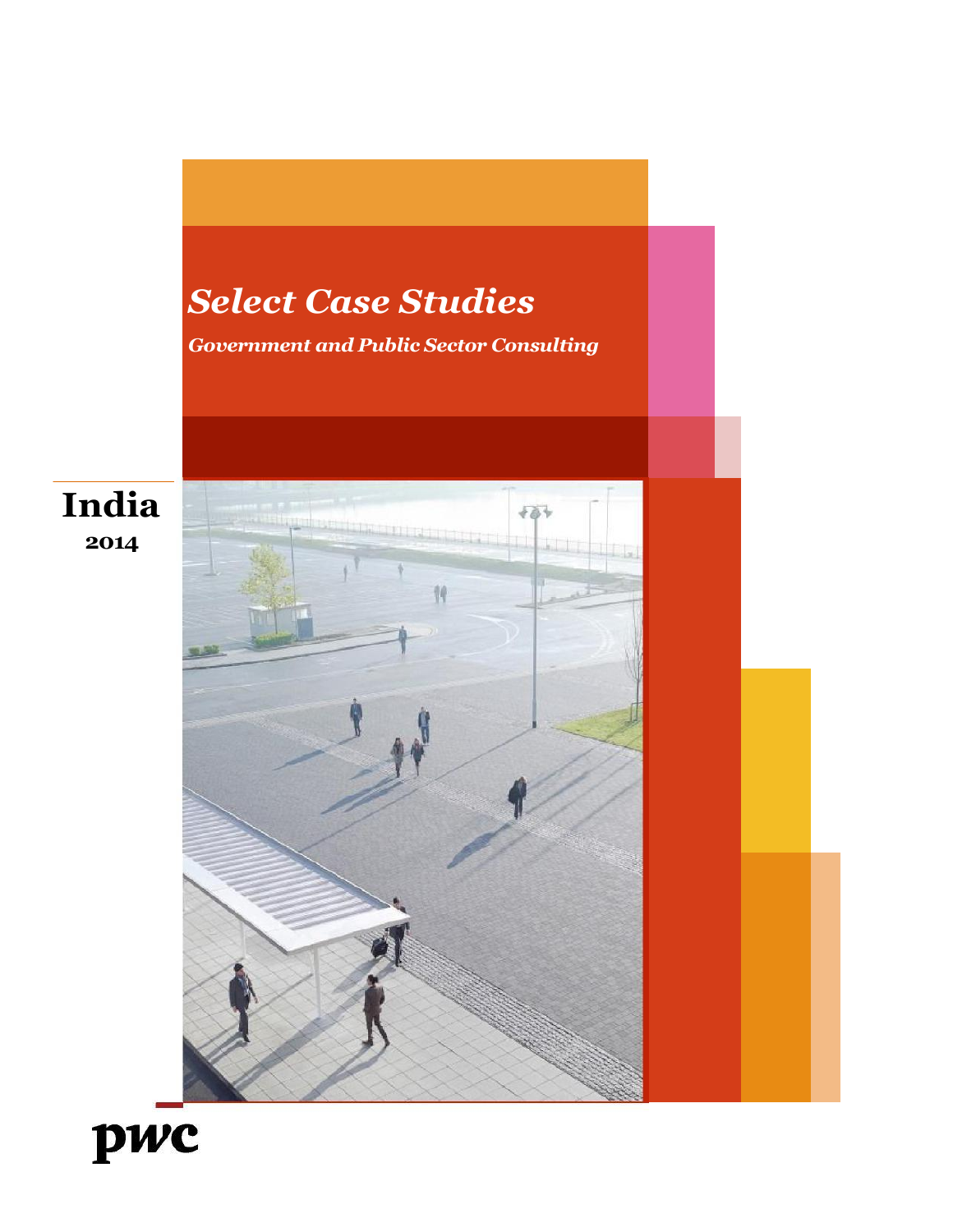

# **Select Case Studies**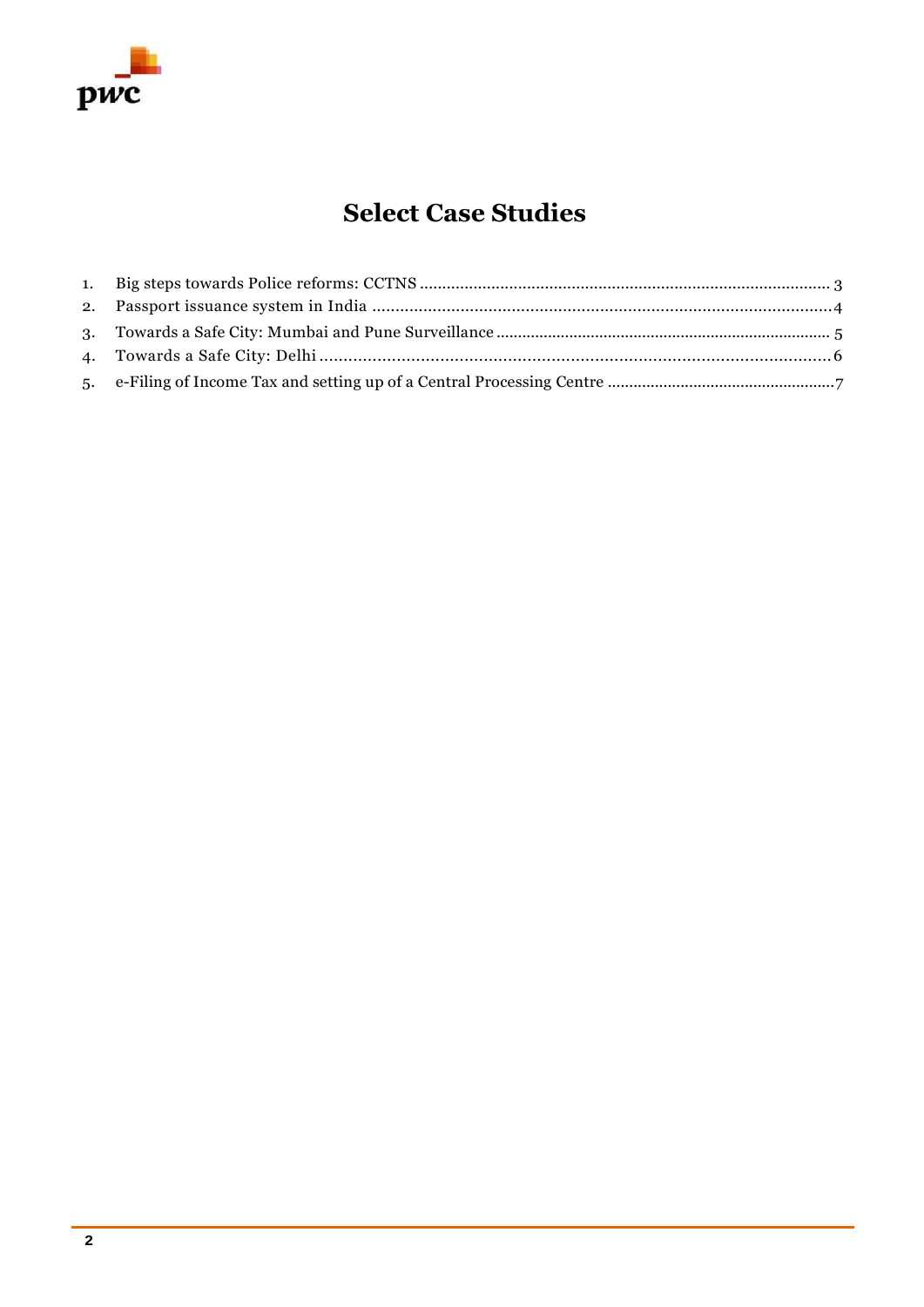

# *1. Big steps towards Police reforms: CCTNS*

### **Summary**

PwC is supporting National Crime Records Bureau (NCRB), Ministry of Home Affairs, in developing a crime & criminal tracking network and system, one in every State and one at the centre, which involves IT interventions and process re-engineering in every Police Station and office in the country.

#### **Need**

The need for Police reforms had been in the open debates for a long time. The current system was manual, inefficient, lengthy, and siloed. Practically no data exchange happened between Policing agencies in various States / UTs, and complaints of bad citizen experience and services were well known.

### **The Solution**

The CCTNS solution aims at providing citizen centric police services and acting as an integrated electronic platform for exchange of information between police stations throughout the country.

The two most significant implications of CCTNS are as follows:

- For the department Its ability to now use the electronic medium to register complaints, investigate matters, and use ICT tools for investigation and prosecution.
- For the citizen Citizens can lodge complaints and petitions online, and get a status update of their complaints. They also get a copy of their FIR online, anytime!

#### **Outcomes**

So far, the following has been achieved:

- 14,000 locations across the country, out of 20,000, have reached a significant maturity level in executing these re-engineered functions
- Around 1.5 lakh records (FIR, Arrest Memo, Seizure Memo etc.) have been generated online. The data digitisation for the last decade is also being carried out and 3.5 crore records have already been digitised
- More than 2.5 lakh police staff have been trained across the country to use software applications and discharge their duties by leveraging ICT systems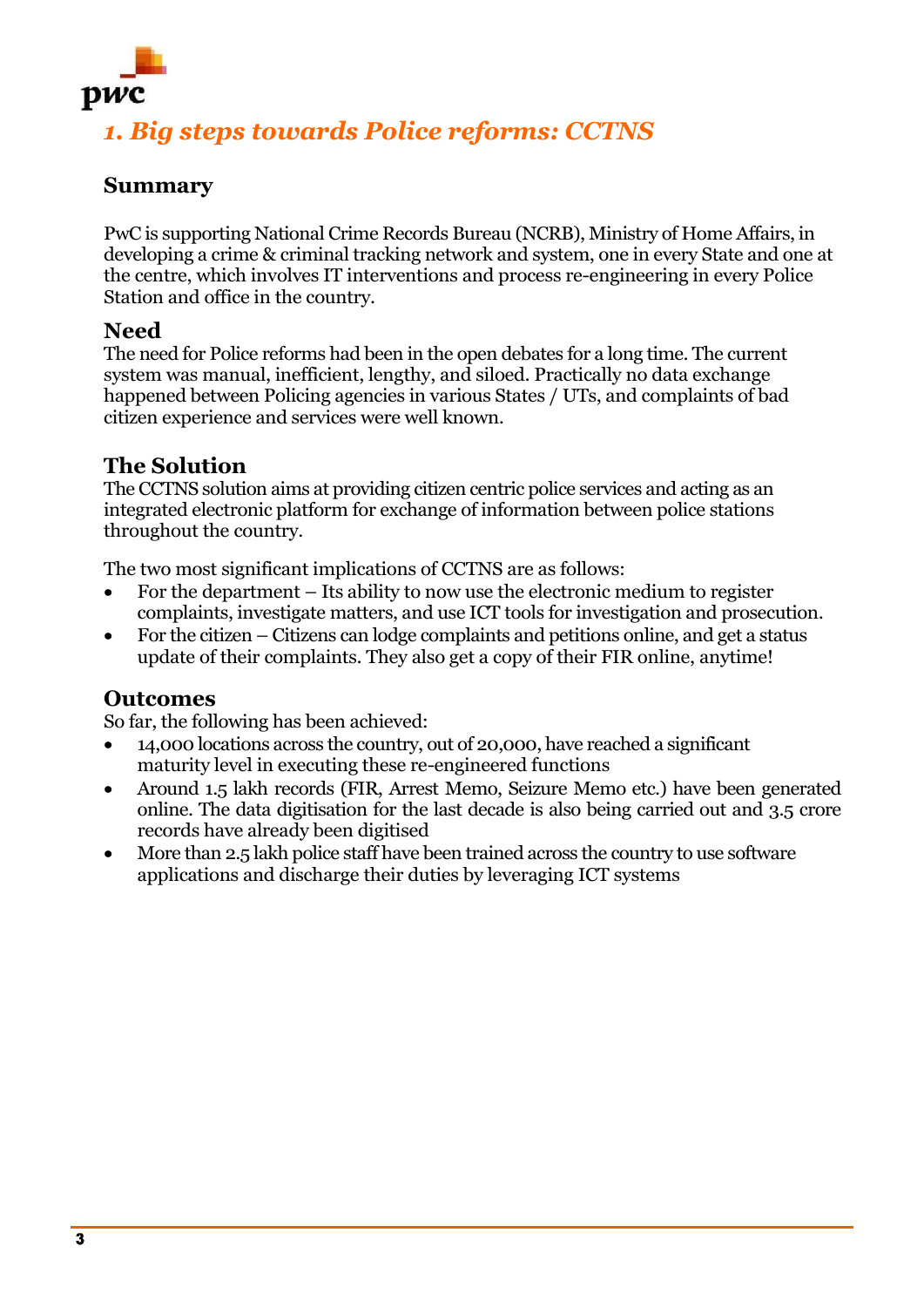

## *2. Passport issuance system in India*

### **Summary**

PwC supported the Ministry of External Affairs in reforming the passport issuance system in India, which involved a massive re-engineering exercise across all aspects of People, Process, and Technology.

### **Need**

Consular of Passport & Visa (CPV) Division of the Ministry of External Affairs, Government of India, provides passport and consular services to Indian citizens. As in 2007, before the start of the engagement with PwC, passports were issued from 3;0 locations across the country and 160 Indian missions abroad.

The Government realised a number of challenges in the legacy system of passport processing & issuance, some of which have been mentioned as below:

- Services took an average time of 45 days for issuance as well as change requests
- $\bullet$  *Citizens* were required to *travel long distances*, since the passport offices across the country were *not adequate* in number
- Due to *lack of any automated system*, long queues for appointments existed
- There were *no across-the-counter services* available

## **The Solution**

*After identification of global best practices,* PwC initiated a re-engineering exercise of the government process, by introducing Change management initiatives along the following aspects:

#### *People*

A new organization / Special Purpose Vehicle (SPV) was recommended to be set up

• Productivity-linked incentives were suggested for the employees *Process*

- Outsourcing of non-sovereign activities were identified
- Rules and passport issuance procedures were simplified
- Passport Facilitation Centres (PFC) and an online portal were created

#### *Technology*

- Centralized IT system where all the stakeholders are connected to the same system
- IT Migration plan for up-gradation of infrastructure from the old system to the new envisaged system was prepared

The final leg of the engagement involved recommending an appropriate implementation plan to the client, wherein PwC made recommendations to implement the project in a Private –Public –Partnership (PPP) model, which was duly accepted and implemented.

## **Outcomes**

The following outcomes have been achieved:

- Three fold increase in number of passports issued annually (between 2000 and 2013)
- Approx 1.22 Crore passport related services rendered through the new system
- 35,000 citizens entertained daily across all 77 Passport Seva Kendras (PSKs)
- Issuance of 'Tatkaal' passport within 5 working days
- Service levels reduced from 45 working days to 3 working days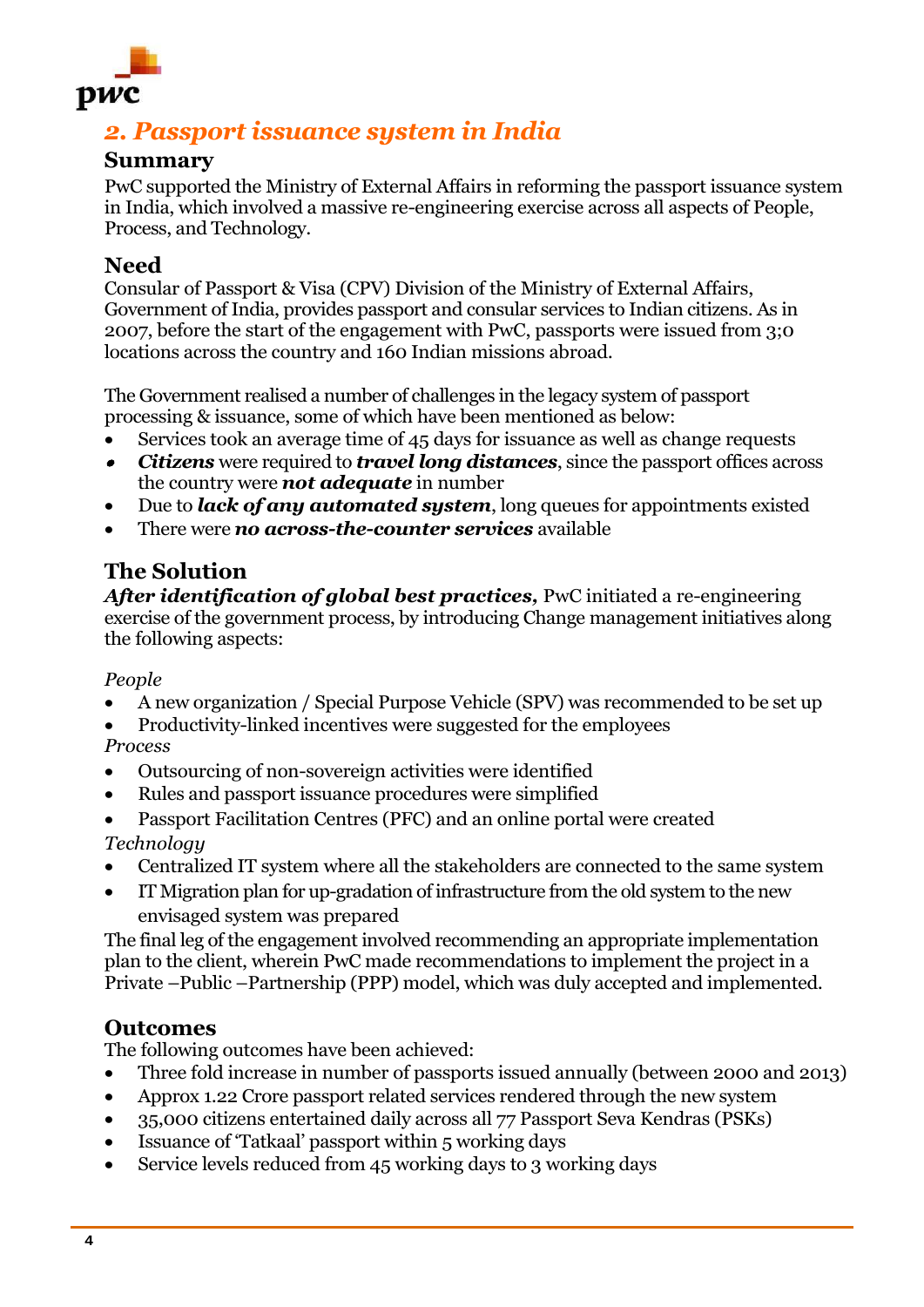

## *3. Towards a Safe City: Mumbai and Pune Surveillance*

## **Summary**

PwC is supporting Mumbai and Pune city Police in designing a city wide CCTV surveillance solution to manage and monitor law and order in the respective cities and be prepared, both proactively and reactively, for any future terrorism threats.

#### **Need**

Mumbai and Pune have frequently suffered from a number of anti-national / terrorism related incidents, apart from the growing internal law and order problems. There is, thus, an immediate need to implement a **comprehensive security management system** for these cities, intended to improve the overall security cover and assist the Police in both Mumbai and Pune to improve the law and order situation.

Mumbai Police already operates a video surveillance system with cameras present at strategic locations in the city managed through a Command and Control Centre. On the other hand, Pune Police has an Integrated Transportation System (ITS), equipped with more than 100 cameras across the city for transport management.

However, a comprehensive city wide solution eludes both the cities.

#### **The Solution**

The solution entails deployment of close to **7500 IP based security cameras**, across **2000 locations**, managed and monitored by **4 Command and Control Centres**, 7 Regional Centres, and 17 Zonal offices, and over **140 police stations** spread across the cities. Further, over a **1000 police vehicles** would be **GPS equipped** for swift contact and response.

**Smart Video analytics** and **Picture Intelligent Units** would also be used for taking data driven decisions.

#### **Outcomes**

Currently in the design phase, the project intends to achieve the following outcomes:

- Faster response to security alerts
- Reduction in road accidents and traffic congestion
- City-wide information dissemination for city residents
- Preventive monitoring of sensitive city locations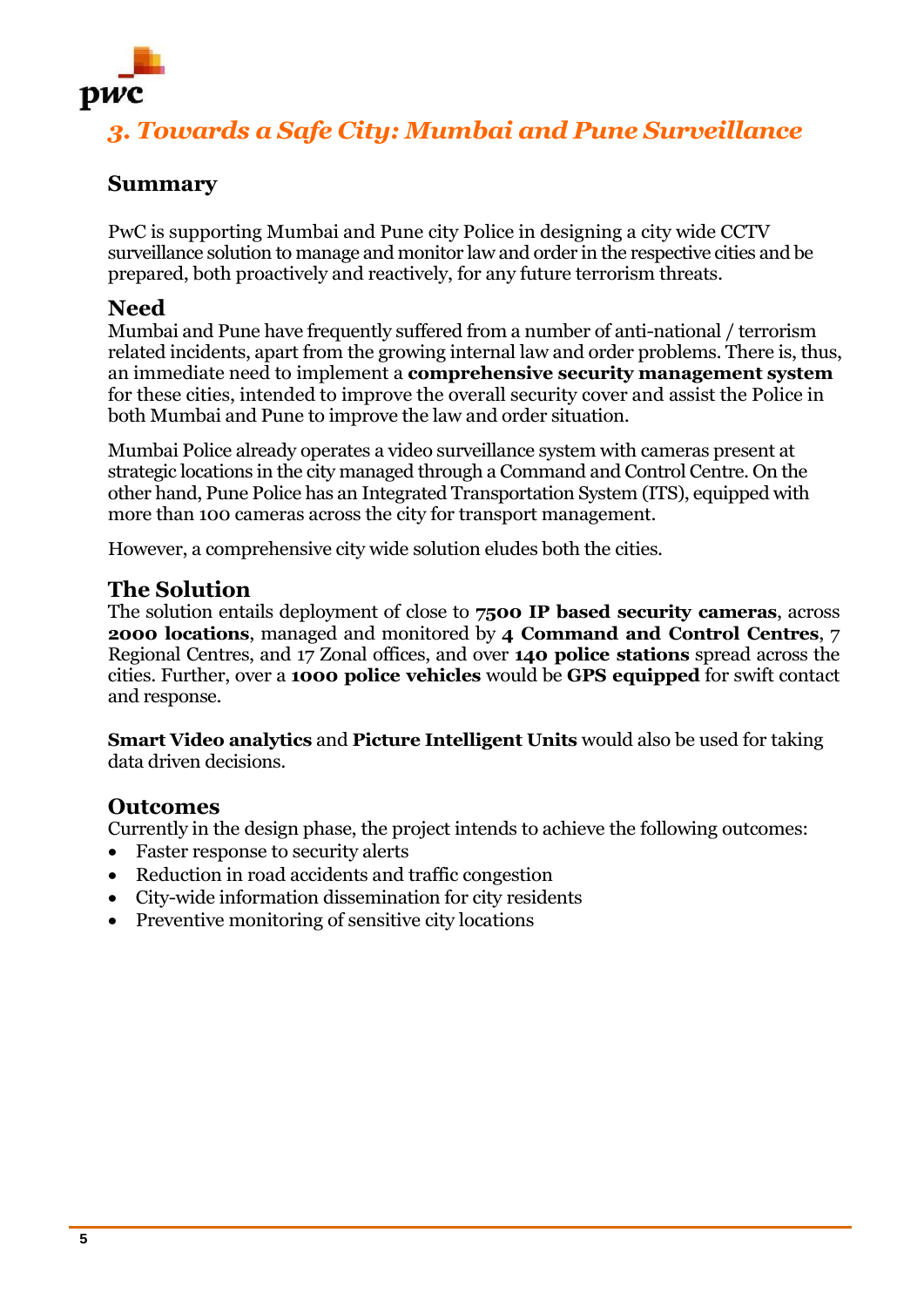

# *4. Towards a Safe City: Delhi*

## **Summary**

PwC is supporting Delhi Police in designing a comprehensive City wide Integrated Intelligent Security Surveillance Solution (IISSS) , including CCTV Surveillance & Video Analytics, and an Integrated Traffic Management System (ITMS) for better enforcement, regulation and information dissemination.

#### **Need**

As the capital of India, Delhi needs to be at the forefront of all best practices in securing itself, both from external threats as well as for keeping its house in order. Delhi Police realises that apart from the eyes of the over 80,000 police personnel working to keeping the city safe and secure, it also needs to get smarter and leverage available ICT solutions to help take data driven decisions to manage the city's security better.

While the existing C4i program in Delhi intends to solve some of the law and order issues in the city, existence of such comprehensive city-wide tools and solutions, eludes the caretakers of the city.

### **The Solution**

The solution entails deployment of around 12500 cameras across the city, managed and monitored by 2 Command and Control Centres, 5 Regional viewing Centres, and mobile command and control centres, aided by 800 Police Vehicles equipped with Mobile Data Terminals (MDT).

Data from these cameras would be for city wide surveillance, video analytics, traffic management, etc, ultimately helping in maintain peace and order in the city and upholding law and providing better policing services.

#### **Outcomes**

Currently in the design phase, the project intends to achieve the following outcomes:

- Faster response to security alerts
- Reduction in road accidents and traffic congestion
- City-wide information dissemination for city residents
- Preventive monitoring of sensitive city locations